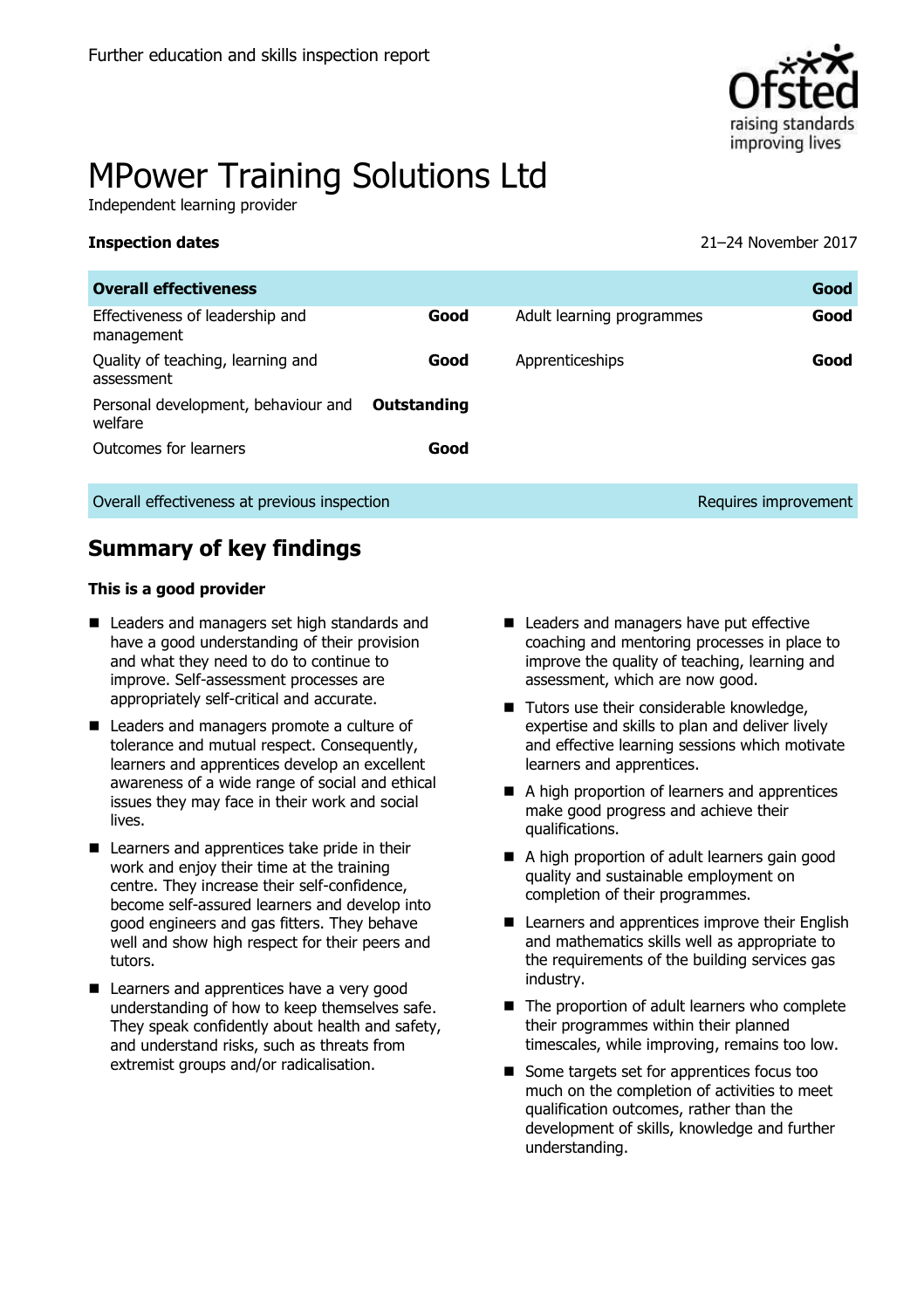

# **Full report**

### **Information about the provider**

- MPower Training Solutions (MPower) is based in Waltham Abbey, North London. It has been in operation since 2003 and provides training for apprentices and adult learners in building services engineering, with a focus on gas and smart meter installations, predominantly around the North London and Essex area. Previously operating as a subcontractor to local further education colleges, in 2013 MPower was awarded its own Skills Funding Agency contract to provide apprenticeships and adult learning provision.
- Almost all learners and apprentices are adults. Many adults on programme are looking to improve their employment options in a sector with great skill shortages. A large majority of learners have had previously poor experiences of education and have low prior attainment and few qualifications. All current apprentices work towards the completion of apprenticeship framework programmes.

### **What does the provider need to do to improve further?**

- Leaders and managers should monitor the progress and performance of learners to ensure that the proportion of adult learners who complete their programmes in their planned timescales continues to improve.
- Leaders, managers, tutors and assessors should ensure that targets set for all learners and apprentices help them to achieve and make good progress.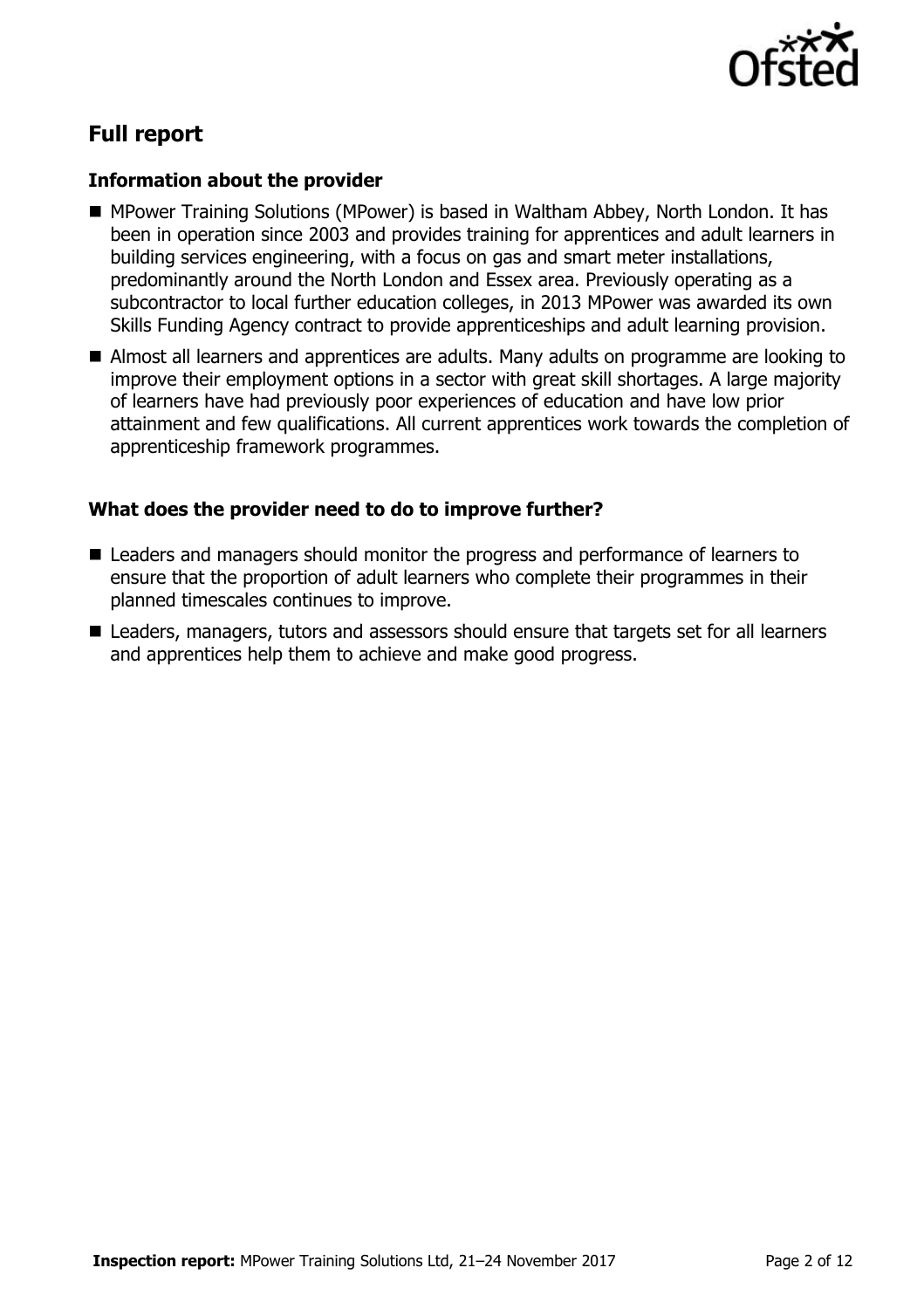

# **Inspection judgements**

### **Effectiveness of leadership and management Good**

- Leaders and managers pursue high standards, motivate staff well and have a good understanding of their business. They have a clear vision to assist and support learners back into employment, many of whom have low prior attainment. Consequently, learners and apprentices are keen to achieve and do well.
- Leaders and managers make good use of effective links with employers from the building services gas industry. They provide good-quality training in gas and smart meter installation that meets employers' specific requirements well. As a result, a high proportion of learners gain high value and sustainable employment on completion of their programmes.
- Leaders and managers set out clear and effective plans for designing, planning and providing apprenticeship and adult learning programmes. Leaders, managers and tutors have a strong focus on learners' individual needs and requirements. Teamwork among the staff team is good. They provide each other with good support and share good practice. Consequently, most learners and apprentices make good progress.
- Leaders and managers have a good understanding of the strengths and weaknesses of their provision. They carry out effective actions to secure improvement and know what they need to do to improve further. The self-assessment processes are self-critical and accurate. Leaders and managers make good use of data to more effectively monitor provision, to intervene where appropriate and to ensure that most learners and apprentices make at least the progress expected of them.
- Senior leaders work closely and effectively with staff, setting priorities and clear actions to follow. As a result, they have tackled the areas for improvement from the previous inspection successfully. For example, managers have introduced an effective coaching and mentoring approach to the improvement of teaching, learning and assessment. Consequently, staff, who are highly skilled gas engineers, become increasingly confident tutors who teach effectively and ensure that their learners and apprentices develop good practical skills for life and work.
- Leaders and managers have ensured that employers are involved fully throughout apprentices' programmes. Assessors work effectively with employers to plan and provide training, coaching and assessment opportunities. Assessors monitor and review apprentices' progress well with employers. Employers value highly the skills gained by apprentices and the attitudes they adopt at work. Employers are very positive about the good support and training offered to apprentices and they help to provide good training resources. Senior leaders work very well with employers and employer training groups in focusing on meeting local, regional and industry skills shortages.
- Leaders and managers enthusiastically promote and expect a culture of tolerance and mutual respect. Staff ensure that learners develop an excellent awareness of a wide range of social and ethical issues they may face both in their work and personal lives. From the first day of induction, and throughout the course, learners are encouraged to consider the impact they make on the lives of others. Consequently, learners and apprentices develop a very good understanding of British values and work extremely well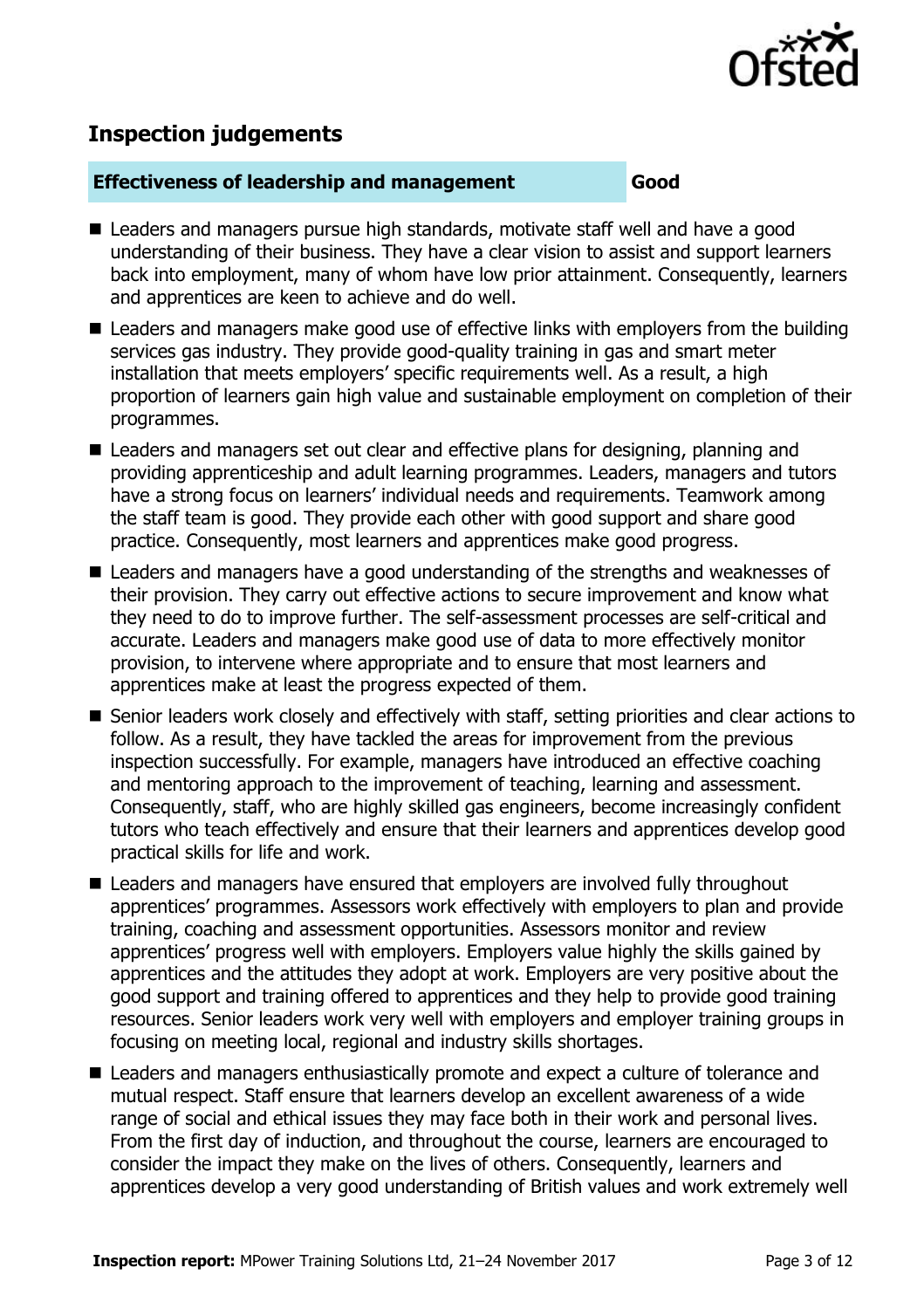

together.

### **The governance of the provider**

- Governance is reliable and effective. Senior leaders understand fully the strengths and weaknesses of the adult learning and apprenticeship provision. They provide a focused strategic direction to ensure that learners and apprentices from a wide variety of backgrounds meet the employment needs of the building services gas industry and the new technology energy sector very well.
- Senior leaders challenge managers and staff at all levels well on operational matters, including the proportion of learners completing their programmes and the progress learners and apprentices make. Senior leaders have a strong focus on continuous improvement.

### **Safeguarding**

- The arrangements for safeguarding are effective.
- Leaders have established and maintain a strong culture of safeguarding. They ensure that leaders, managers and staff adhere rigorously to comprehensive safeguarding policies and procedures for apprentices and learners. All staff participate well in appropriate and regular training to update their knowledge. Effective safer recruitment checks ensure that all staff are suitable to be working with vulnerable adults.
- Managers have ensured that learners and apprentices have a very good knowledge of health and safety when working in clients' homes. They fully understand the gas safety regulations and the possible consequences affecting their work. As a result, learners and apprentices say they are safe and know how to keep themselves and their clients safe.
- Leaders and managers have ensured that learners and apprentices have a good understanding of how to keep themselves safe online. Almost all learners and apprentices are able to describe very clearly the possible dangers from extremist groups and radicalisation within the communities they live and work in.

### **Quality of teaching, learning and assessment Good**

- Learners and apprentices benefit from a good range of teaching, learning and assessment activities which are well designed to meet both their and their employer's needs. They enjoy their training, improve their skills and the large majority gain industry-recognised qualifications. Learners and apprentices benefit from access to a broad and relevant range of learning resources and evidence sources, which they use well as part of their training at work and in the training centre. For example, they undertake industry- and product-specific qualifications which broaden their understanding of the different products they may encounter in the future.
- Tutors use their considerable knowledge, expertise and skills to plan and deliver lively and effective learning sessions which motivate learners and apprentices. As a result, most learners and apprentices develop a good sense of teamwork and pride in their individual and collective achievements. For a small minority of the most able learners and apprentices, teaching is insufficiently challenging for them to achieve their potential. A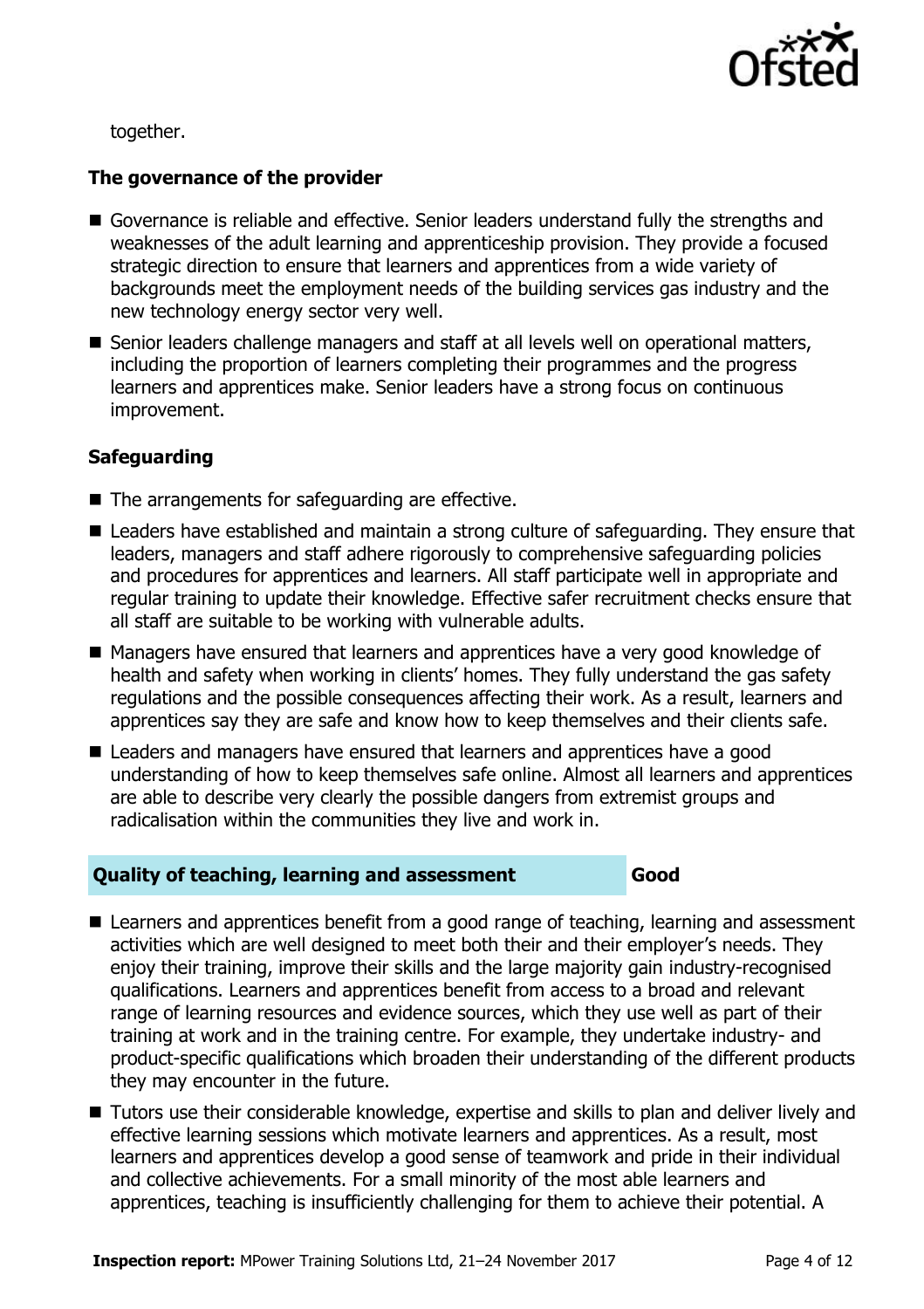

few learners with relevant experience occasionally repeat work already learned through their existing qualifications or previous work roles.

- Tutors have developed a good range of teaching and assessment methods which effectively support learner progress and success. As a result, learners gain good skills and understanding from their different individual starting points. For example, tutors use group work activities well to facilitate good, professional discussions in classes. This improves personal confidence and spoken English, and encourages learners to share their views and findings. Apprentices effectively develop their literacy skills and as a result they produce good-quality written work which is largely free of errors.
- Following well-planned and impartial assessment practice, tutors provide learners and apprentices with effective feedback. As a result, they understand what they need to do to improve their practical skills and their theoretical knowledge, and gain their qualifications. Tutors and assessors provide useful information on the progress learners and apprentices make. As a result, most learners and apprentices have a good understanding of the progress they make. However, targets set and agreed with apprentices concentrate too much on activities to meet qualification outcomes rather than the development of skills and knowledge. As a result, a few apprentices make slow progress.
- Managers and staff have ensured that resources for teaching, learning and assessment are good. Learners and apprentices have good access and use well the practical resources they need to make appropriate progress with their learning. Tutors ensure that learners work well individually and collaboratively in pairs and groups to gain the skills and selfreliance they need to work effectively in the gas installation industry. For example, learners produce a good standard of practical work such as ensuring that pipes are bent appropriately to meet industry standards.
- Learners and apprentices make good use of the comprehensive and high-quality online resources as part of their learning and revision activities. They use the online tutor support effectively, where their questions and queries are responded to quickly. Tutors, learners and apprentices embrace technology well in developing good independent research skills. Learners routinely use mobile devices in lessons to research data and information to help them to complete questions in their workbooks. Learners use online mathematics tutorials in order to perform specific calculations and apply adeptly formulae that are relevant to their work.
- Learners and apprentices improve their mathematics skills well. Tutors rapidly and accurately identify the need for support. Consequently, learners who need to improve their skills benefit from the provision of dedicated one-to-one tuition. This means that learners with a variety of previous learning experiences soon become confident to carry out industry-specific calculations and go on to achieve their qualifications. For example, apprentices learn very quickly to alternate between imperial and metric measurement and understand the calibration of meters and how to conduct purge tests for different models.
- Managers and tutors ensure that the induction at the start of learners' and apprentices' learning is effective. Learners and apprentices are challenged successfully to consider the impact they make on the lives of others. For example, when thinking about preparing for work in a commercial environment, learners have to consider what arrangements they need to make to work safely in a retirement home, a school, a nursery or a hospital. Assessors and tutors take every opportunity to promote good customer care. Apprentices understand well that personal recommendation is key to the success of their workplace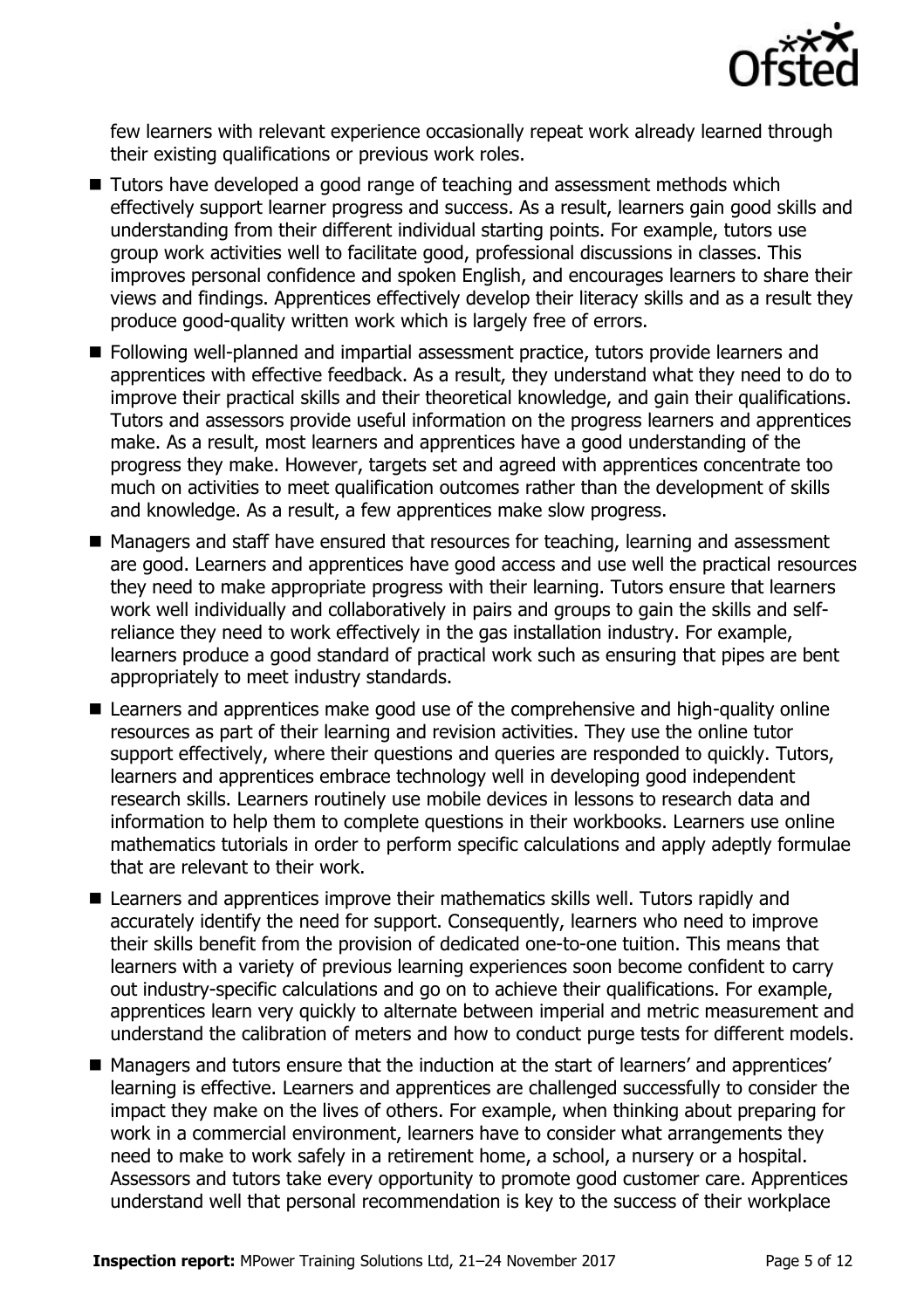

and that the businesses they work for often rely on good feedback from previously satisfied clients.

■ Tutors set high expectations of safe working practices in all aspects of learning. As a result, learners and apprentices have a robust understanding of the importance of working safely, within strict regulations, while caring for those in or around their working area.

### **Personal development, behaviour and welfare <b>COUNG COUNGER** Dutstanding

- Learners and apprentices, many of whom have had previously poor experiences of education, very quickly form highly effective relationships with their peers, gain confidence and become committed learners. They are very proud of their work, their tutors and the training they receive. They make valuable contributions to their workplaces and during their training sessions. Their attendance and punctuality are very good while completing their training and at work.
- Learners and apprentices very swiftly gain high-quality personal and work skills, such as working as part of a team, good communication skills and gas installation and testing skills. Learners work very collaboratively and form exceptional relationships with their peers and tutors. Apprentices take initiatives, such as discussing options with their clients on gas boiler installations and contribute well to their employers' businesses. Learners take immense pride in their achievement and value very highly the support they receive during and following their time at the training centre.
- Learners and apprentices demonstrate exceptionally high standards in their practical and theory work and almost all produce work which meets British standards gas regulations. Learners keep accurate and detailed information in their workbooks; they take pride in their written work. They are very keen to demonstrate their understanding and knowledge, and express with confidence the development of their skills. Learners and apprentices demonstrate a very good attitude to learning. For example, a high proportion of learners who have completed their gas assessment and gained employment readily return to gain further experience and qualifications, which broadens their chances of advancing in their job roles.
- Learners and apprentices demonstrate very high levels of respect for each other and their tutors. They work cooperatively in pairs and groups to achieve tasks their tutors set. Learners form lasting relationships with each other. They help and communicate extremely well with their peers outside of their training sessions by offering support when revising or learning new concepts. They form highly positive relationships with staff. Consequently, they become mature and reliable learners and provide excellent support for each other.
- Learners benefit from high-quality guidance and support, which encourages them to progress and gain employment on completion of their programme. They profit from a highly inclusive and comprehensive recruitment and induction process which informs them very well of the expectations of employers in the building services gas industry. This ensures that they are ready to take on appropriate job roles on completion of their programme. Tutors and staff provide very reliable support and guidance for learners and apprentices on their progression opportunities. Consequently, this results in the large majority of learners gaining permanent and sustainable employment on completion of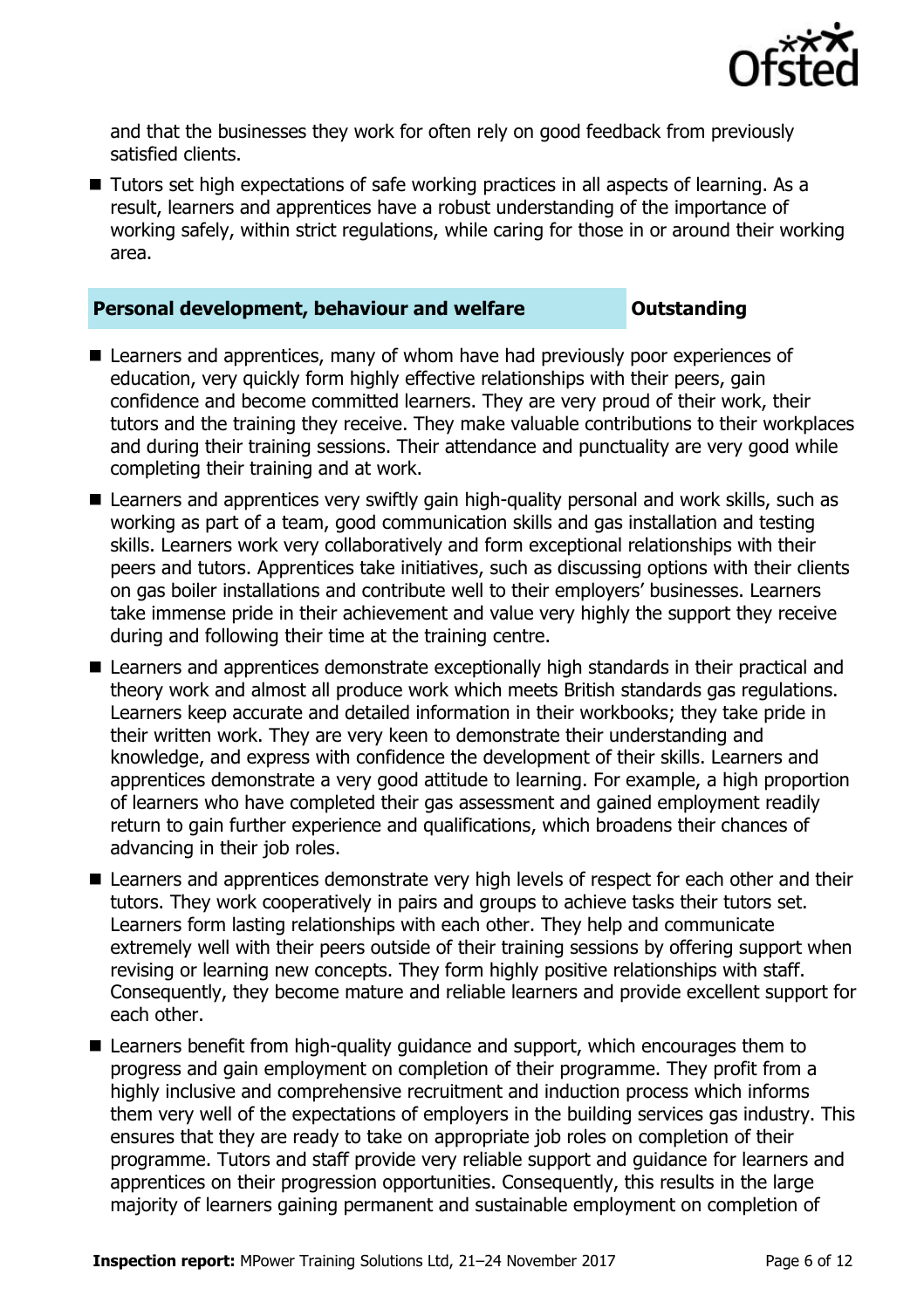

their programmes.

- Most learners have a highly developed understanding of how to keep themselves safe and many speak confidently about how they could identify any concerns they had around the threats from extremist groups and/or radicalisation. For example, an adult learner identified very confidently signs that would cause them concern when visiting a client's house in their future employment.
- Apprentices demonstrate a very good understanding of health and safety and they work safely. They demonstrate a very comprehensive and detailed understanding of the gas safety regulations affecting their work and the consequences of poor workmanship. They know how to keep themselves and their clients safe. They are considerate and thoughtful when dealing with customers, including the elderly or customers with a limited understanding of new technology.

### **Outcomes for learners Good**

- Learners and apprentices make good progress from their starting points and the large majority achieve their qualifications. Leaders' data indicates that the large majority of apprentices complete their qualifications within the expected timescales. However, the proportion of adult learners who achieve within the timescales of their programme, while improving, is too low.
- The large majority of learners complete their programmes and achieve valuable qualifications and develop good skills and experience which enable them to gain employment in the building services gas industry. Leaders have ensured that the proportion of learners who achieve their qualification has increased since the previous inspection.
- The large majority of apprentices achieve their qualifications in a timely manner and make good progress. Apprentices gain good, work-related practical and personal skills. They quickly become valued members of their employers' workforce.
- A high proportion of learners gain employment on completion of their programmes. For example, leaders have forged good relationships with employers in the building services gas sector where learners, following a focused interview process, benefit from gaining good-quality sustainable employment with large and respected organisations. Almost all apprentices remain in employment with their employer on completion of their programme with some apprentices gaining promotion at work or taking on extra responsibilities.
- The large majority of apprentices who require English, mathematics and information and communication technology qualifications achieve these. The large majority of apprentices pass their English and mathematics qualifications at the first attempt. Tutors promote the use of mathematics particularly well in accordance with the specific gas qualifications with learners and apprentices. Learners improve and support each other well in their understanding of calculating gas volumes and flow.

# **Types of provision**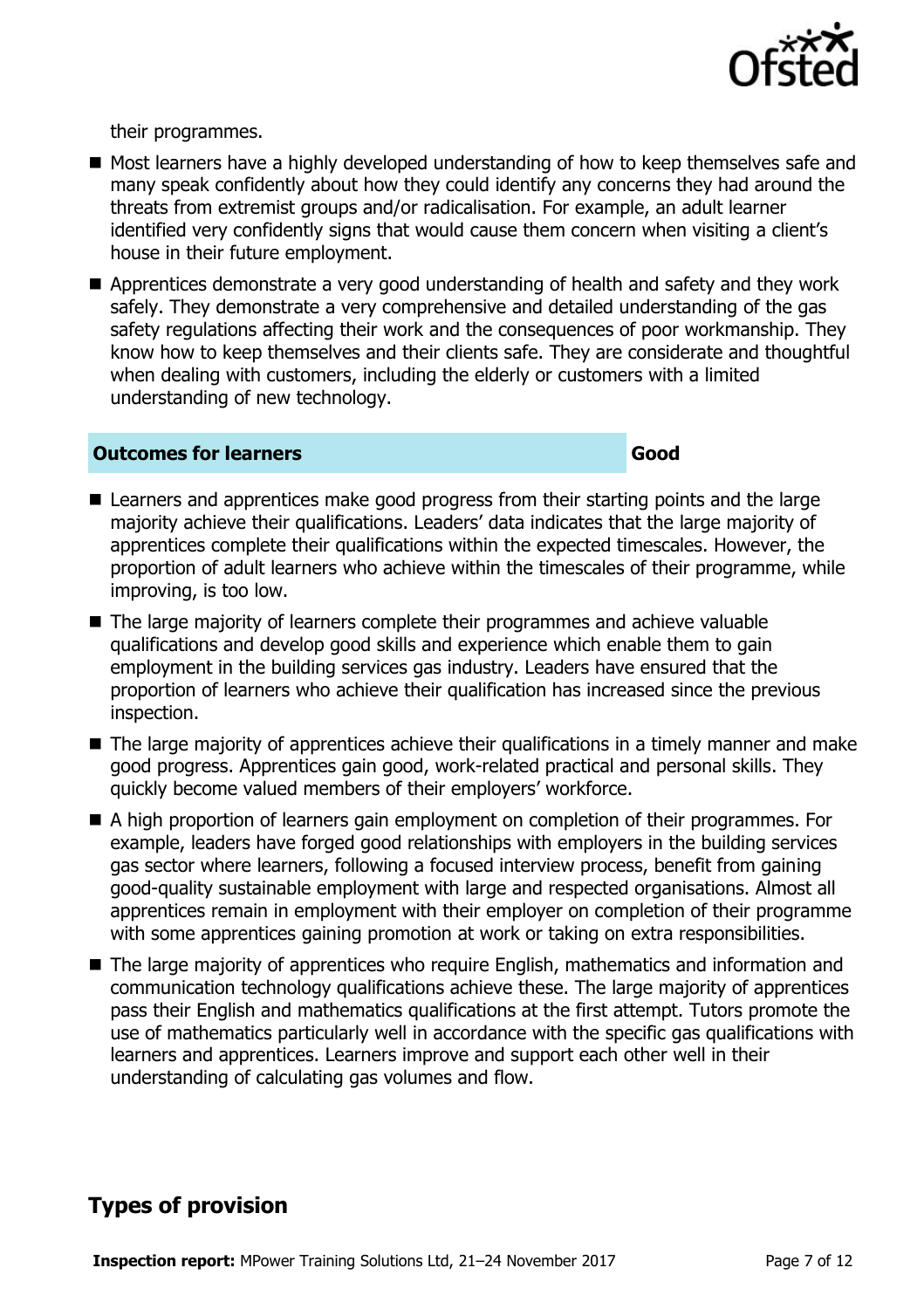

### **Adult learning programmes Good**

- At the time of inspection, a total of 239 adult learners were enrolled on training programmes lasting for six months. All were studying the level 3 gas installation diploma.
- Leaders and managers have a clear ethos of commitment to help learners achieve their qualifications and progress into sustainable employment. Support for learners is good. As a result, the large majority make good progress, complete their programmes and succeed in gaining employment.
- Tutors use their extensive knowledge well to plan learning. They enthuse their learners who work collaboratively to quickly develop and practise new skills, knowledge and understanding. For example, learners confidently apply their learning to check the condition and serviceability of gas appliances while analysing flue flow and spillage of a domestic gas fire.
- Most learners improve their English and mathematical skills. For example, learners calculate accurately areas of vent sizes and the amount of gas flow for individual appliances. The standard of their written English in their workbooks is good. Most learners take great pride in their workbooks and ensure that they are neat, readable and used well for revision activities.
- $\blacksquare$  Leaders, managers and tutors provide adult learners with good, impartial information, advice and guidance on their possible employment prospects and any future training needs. Tutors support learners well. They ensure a positive learning environment which breaks down any barriers for learning and which helps learners to become more confident about their future employment.

### **Apprenticeships Good**

- Leaders and managers have ensured that the principles and requirements of apprenticeships are met. All apprentices remain on a framework. At the time of the inspection, 37 gas learners, mostly adults, were following apprenticeships at advanced level.
- Leaders have ensured that the apprenticeship provision meets the specific needs of employers locally and regionally. The provision contributes well to meeting the skills shortages identified in the building services gas sector. Employers are involved fully in the training of apprentices. For example, employers ensure that activities undertaken at work match well with the training apprentices receive. Consequently, apprentices gain good work skills and become valued members of the workforce.
- Almost all apprentices make good progress. Most assessment decisions are fair and reliable, and include detailed feedback to enable apprentices to improve their practice. Assessors ask pertinent questions and observe practice carefully. For example, apprentices provide a verbal commentary on their work during assessments where assessors ask probing questions to ensure a deeper understanding. However, too many targets following assessments focus on unit completion. Assessors do not routinely include targets to support and further develop apprentices' wider personal and social skills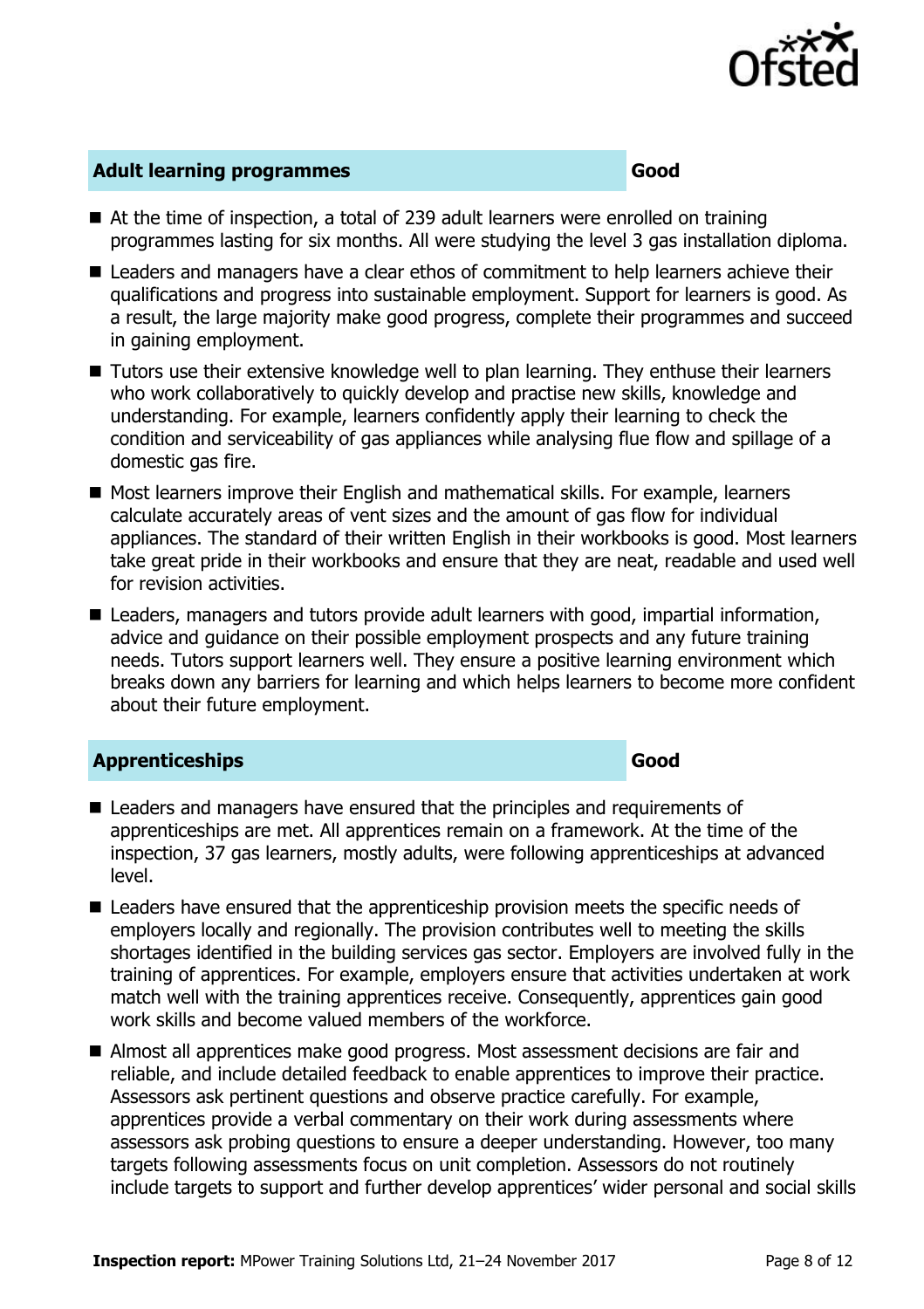

and learning beyond the requirements of the apprenticeship.

- Apprentices gain increased confidence in their use of mathematics, particularly when related to gas measurement and equipment calibration. For example, apprentices understand well how to carry out and take accurate and detailed measurements during purge tests and the calibration of gas meters.
- Apprentices demonstrate good customer care skills and develop good work-related personal and social skills and behaviours. They take great care when working in people's homes and respect their privacy. For example, apprentices explain to clients why they are isolating gas supplies and why there may be a temporary smell of gas during leakage tests and purging.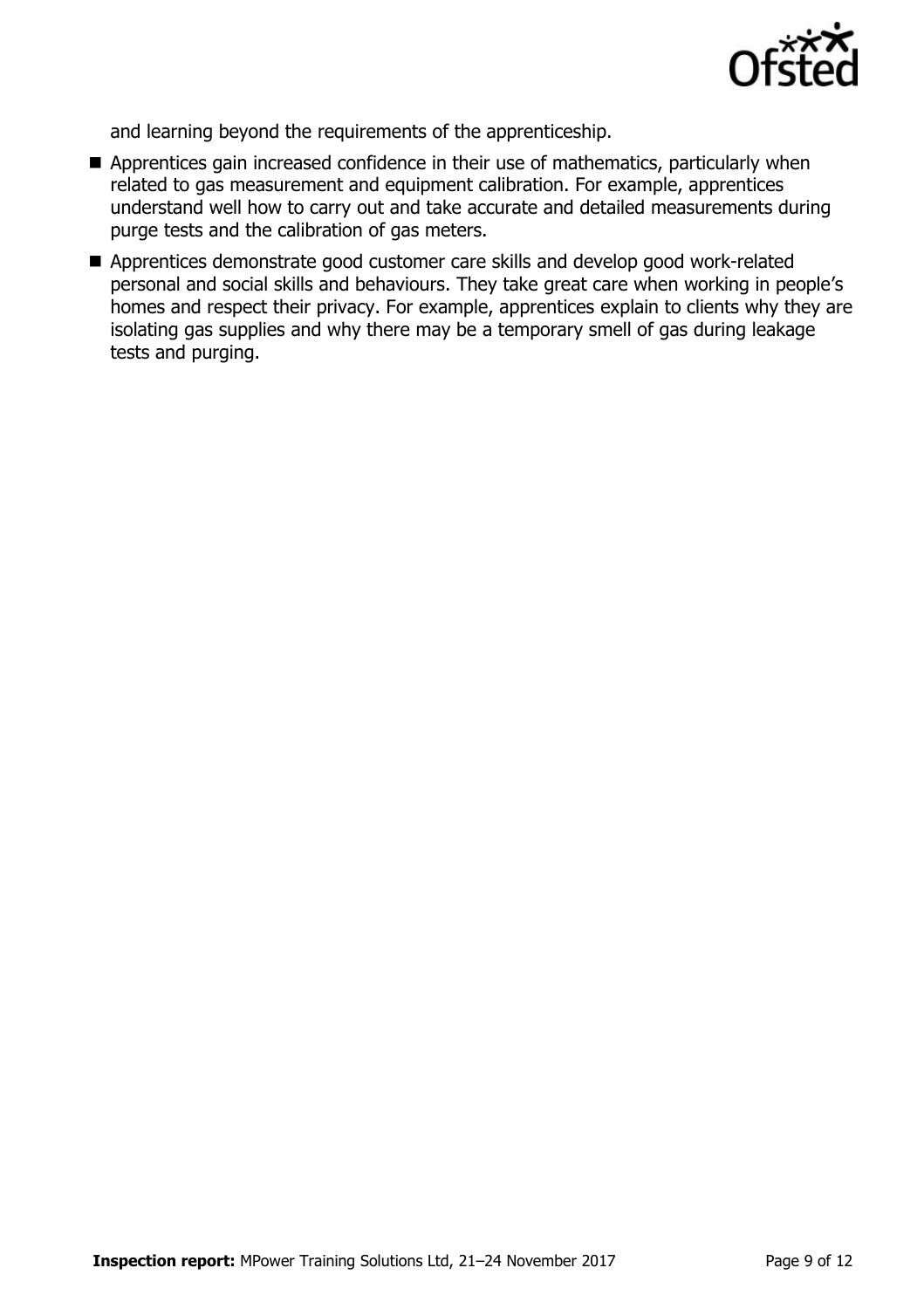

# **Provider details**

| Unique reference number                                                       | 59187                         |
|-------------------------------------------------------------------------------|-------------------------------|
| Type of provider                                                              | Independent learning provider |
| Age range of learners                                                         | $16+$                         |
| Approximate number of all<br>learners over the previous full<br>contract year | 599                           |
| Principal/CEO                                                                 | Mr Rob Purchase               |
| Telephone number                                                              | 01992 769696                  |
| Website                                                                       | www.mpowertraining.com        |

# **Provider information at the time of the inspection**

| Main course or learning<br>programme level                                                      | Level 1<br>or below |       | Level <sub>2</sub> |           | Level 3 |           |              | Level 4<br>or above |       |  |
|-------------------------------------------------------------------------------------------------|---------------------|-------|--------------------|-----------|---------|-----------|--------------|---------------------|-------|--|
| Total number of learners<br>(excluding apprenticeships)                                         | $16 - 18$           | $19+$ | $16 - 18$          |           | $19+$   | $16 - 18$ | $19+$        | $16 - 18$           | $19+$ |  |
|                                                                                                 |                     |       |                    |           |         |           | 239          |                     |       |  |
| Number of apprentices by                                                                        | Intermediate        |       |                    | Advanced  |         |           | Higher       |                     |       |  |
| apprenticeship level and age                                                                    | $16 - 18$           |       | $19+$              | $16 - 18$ |         | $19+$     | $16 - 18$    |                     | $19+$ |  |
|                                                                                                 |                     |       |                    | 7         |         | 30        |              |                     |       |  |
| Number of traineeships                                                                          | $16 - 19$           |       |                    | $19+$     |         |           | <b>Total</b> |                     |       |  |
|                                                                                                 |                     |       |                    |           |         |           |              |                     |       |  |
| Number of learners aged 14 to<br>16                                                             | N/A                 |       |                    |           |         |           |              |                     |       |  |
| Number of learners for which<br>the provider receives high-<br>needs funding                    | N/A                 |       |                    |           |         |           |              |                     |       |  |
| At the time of inspection, the<br>provider contracts with the<br>following main subcontractors: | N/A                 |       |                    |           |         |           |              |                     |       |  |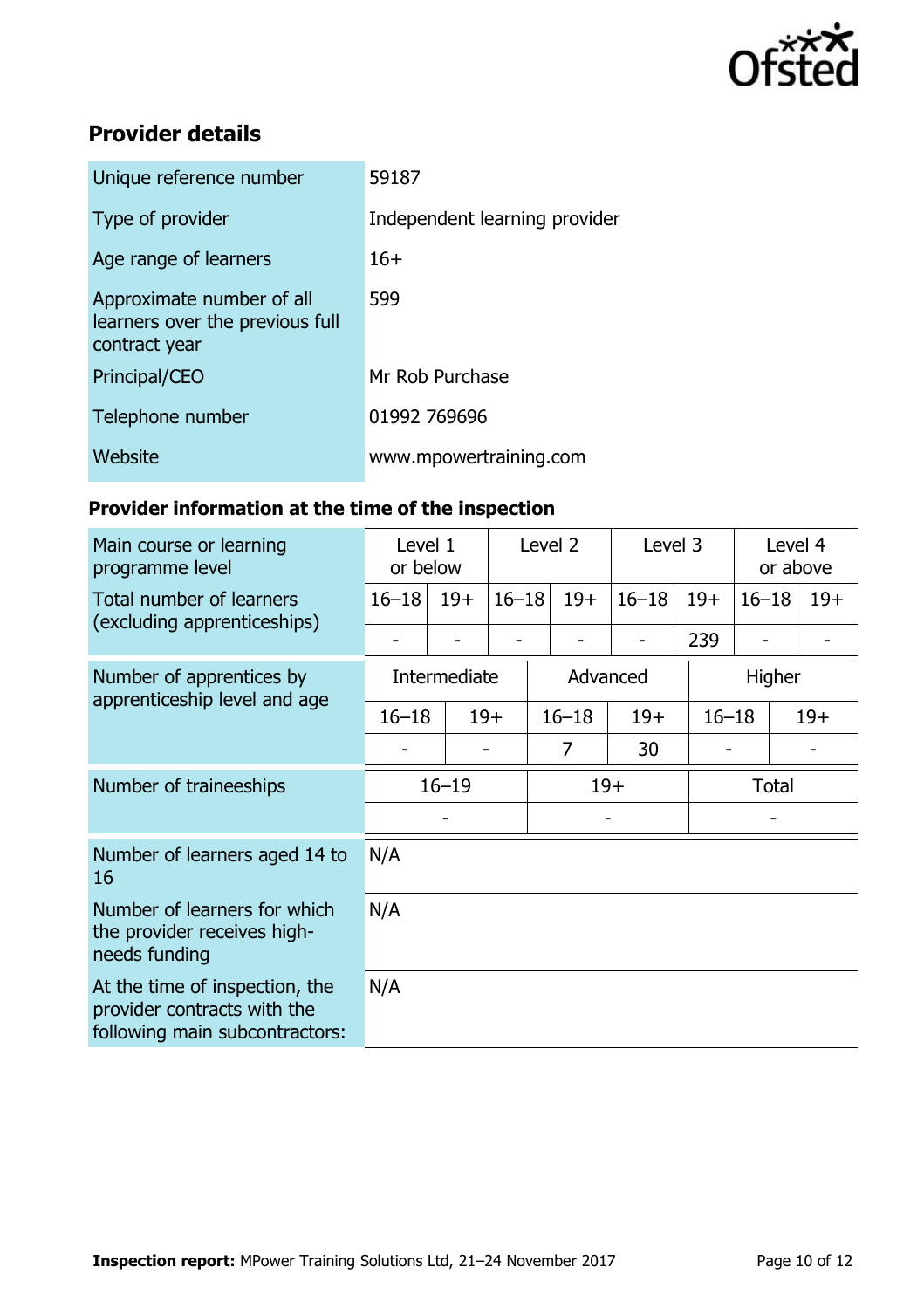

# **Information about this inspection**

The inspection team was assisted by the chief executive officer, as nominee. Inspectors took account of the provider's most recent self-assessment report and development plans, and the previous inspection report. Inspectors used group and individual interviews, telephone calls and online questionnaires to gather the views of learners and employers; these views are reflected within the report. They observed learning sessions, assessments and progress reviews. The inspection took into account all relevant provision at the provider.

### **Inspection team**

| Steve Hunsley, lead inspector | Her Majesty's Inspector |
|-------------------------------|-------------------------|
| Roger Pilgrim                 | Ofsted Inspector        |
| <b>Chris Bealey</b>           | Ofsted Inspector        |
| Ian Goodwin                   | Ofsted Inspector        |
| <b>Ruth Harrison</b>          | Her Majesty's Inspector |
| Martin Bennett                | Ofsted Inspector        |